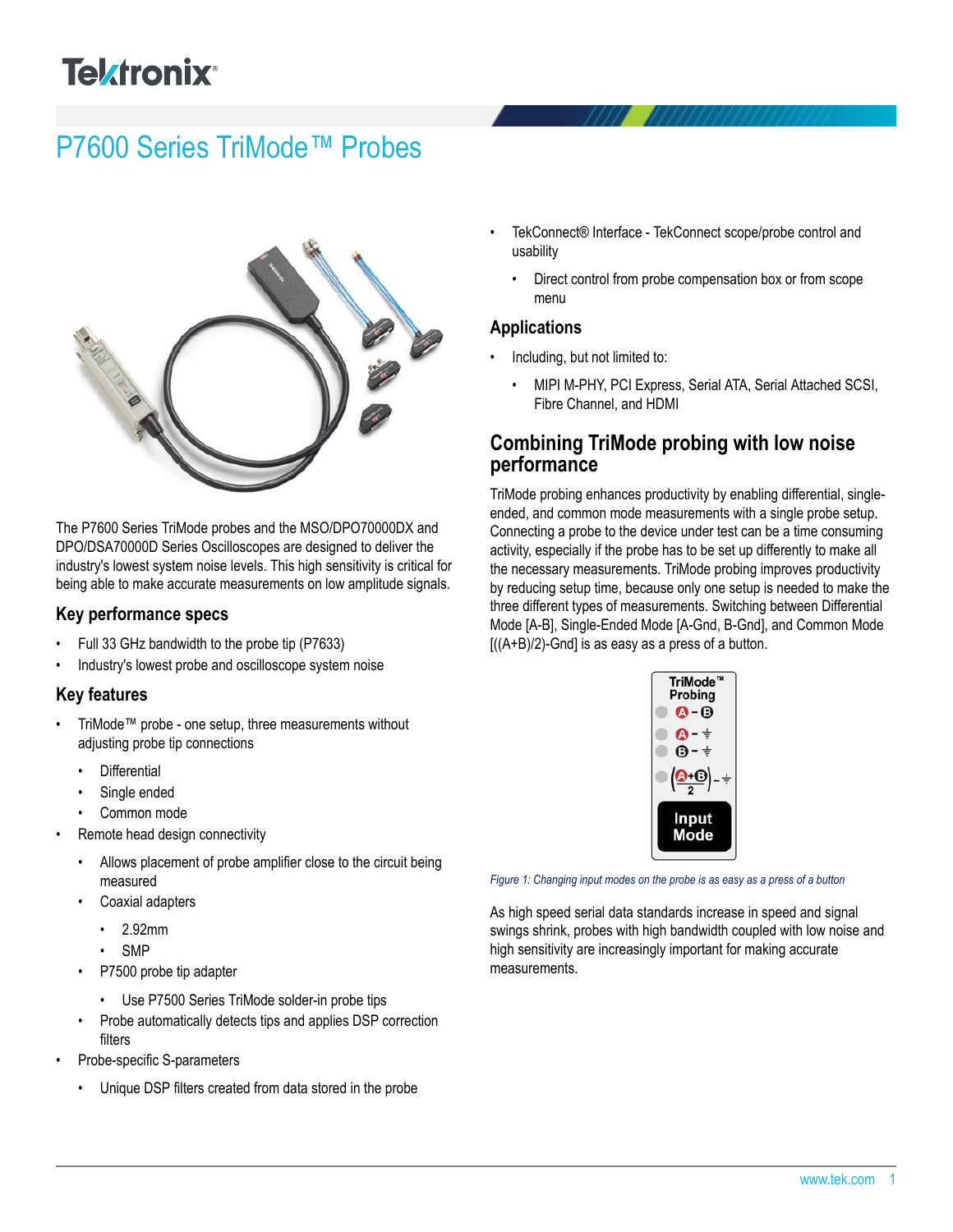

*Figure 2: 12 Gb/s 200 mVpp signal measured with a P7633 and a P76CA-292C coaxial adapter*

The MSO/DPO70000DX and DPO70000SX Series oscilloscopes and the P7600 Series TriMode probes were designed to deliver the industry's lowest system noise levels. When used with a P76CA-xxx Coaxial Adapters, the vertical setting on the oscilloscope can be set as low as 3.48 mV/div with a system noise <1.1 mV $_{\rm rms}$  at 33 GHz bandwidth.

This high sensitivity is critical for being able to make accurate measurements on low amplitude signals. The P7600 Series TriMode probes were designed to deliver superior sensitivity and allow the oscilloscope to directly measure small signals without using a zoom function. Using a zoom function to look at small signals does not change the intrinsic noise floor of the instrument which can make measurements on small signals problematic.

# **Connectivity**

The P7600 Series probes utilize an interchangeable active tip design built around a custom tip interface using high frequency SMPM connectors. The P7600 Series probes feature an Automatic Adapter ID function that recognizes the attached adapter and automatically applies the correct DSP filters that eliminate imperfections in the frequency response all the way to the probe tip. This feature eliminates the risk of manually selecting the wrong tip type and is more efficient for the user.

# **Coaxial adapters**

Coaxial adapters enable the probe to act like a differential input channel for the oscilloscope which effectively doubles the number of differential signals a single oscilloscope can measure simultaneously.

**P76CA-292**



33 GHz Bandwidth Coaxial Adapter with 2.92 mm (Female) connectors. This adapter is calibrated at the input connectors and is ideal for use with off the shelf or custom cables. Low skew cable pairs should be used to preserve full bandwidth performance.

# **P76CA-292C**



33 GHz Bandwidth Coaxial Adapter with 2.92 mm (Male) connectors and 6" of high performance cable. This adapter is calibrated at the input connectors and is ideal for directly connecting to devices with 2.92 mm or SMA output connectors.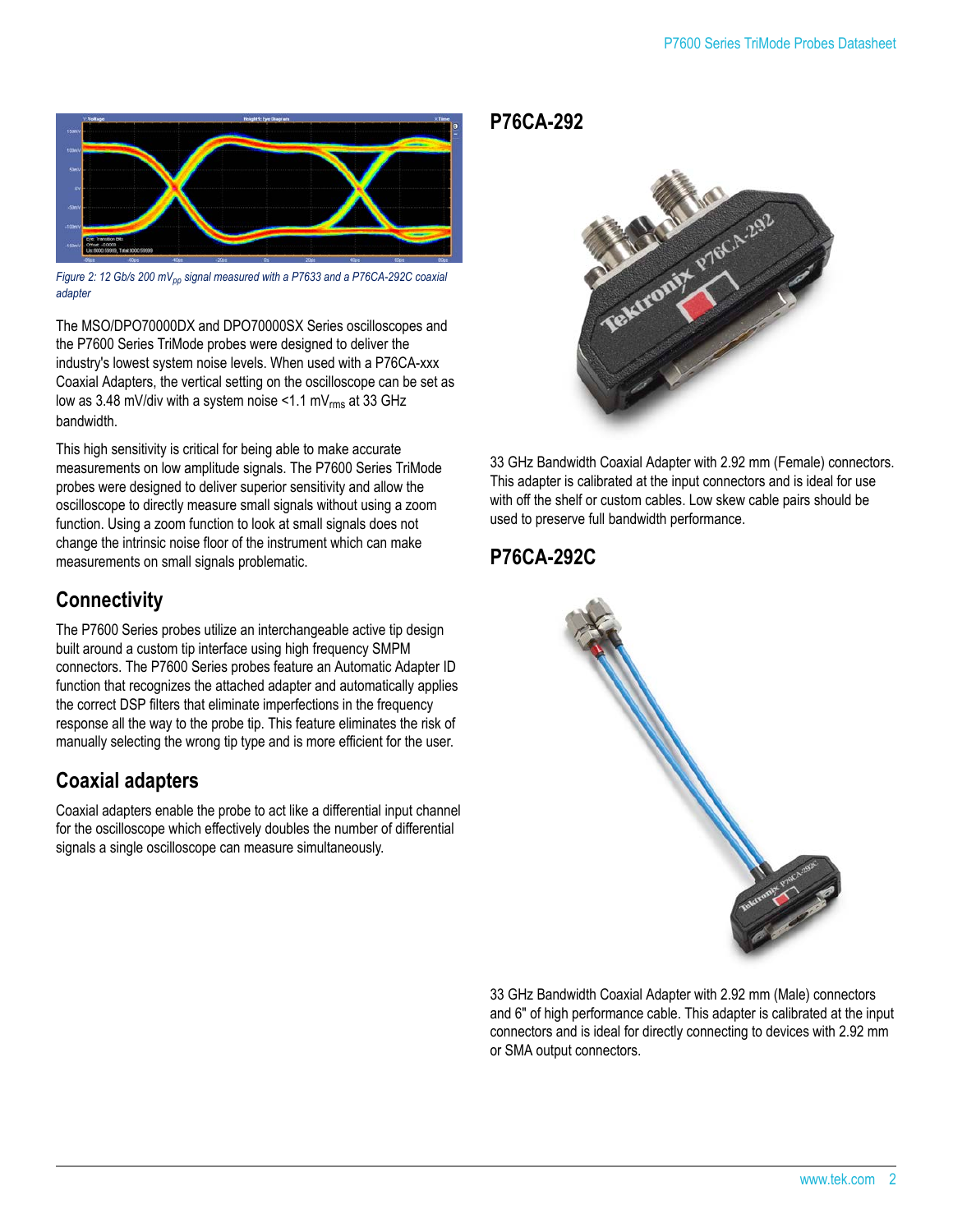**P76CA-SMP**



33 GHz Bandwidth Coaxial Adapter with SMP (Female) connectors and 6" of high performance cable. This adapter is calibrated at the input connectors and is ideal for directly connecting to devices with SMP output connectors.

### **P7500 Series solder tip adapter**

This adapter allows the P7630 probe to use existing Tektronix P7500 probe tips. The P7600 Series probe amplifiers have a 50  $\Omega$  input. When combined with a P7500 probe tip, the probe turns into a passive Z0 style probe with 450  $\Omega$  of differential input impedance. While Z0 probes can typically present a significant DC load to the device under test, the P7600 Series probes will minimize the effect of DC loading through the use of termination voltage adjustment.

### **P76TA**



30 GHz Bandwidth P7500 Tip Adapter. The probe and oscilloscope system will support up to 30 GHz of bandwidth when this adapter is used with the P75PST Performance Solder Tip.

# **Unique probe filters**

The P7600 Series probes contain probe specific S-parameter data. Attaching a P7600 probe to a MSO/DPO70000DX or DPO70000SX oscilloscope transfers this data to the instrument to create unique system DSP filters based on the specific S-parameter data of the oscilloscope and the probe. Creating unique filters based on the specific response of the system is critical as bandwidths increase. At bandwidths of 33 GHz, small variations in the signal path can lead to significant variation in frequency response. These variations are corrected using DSP filtering.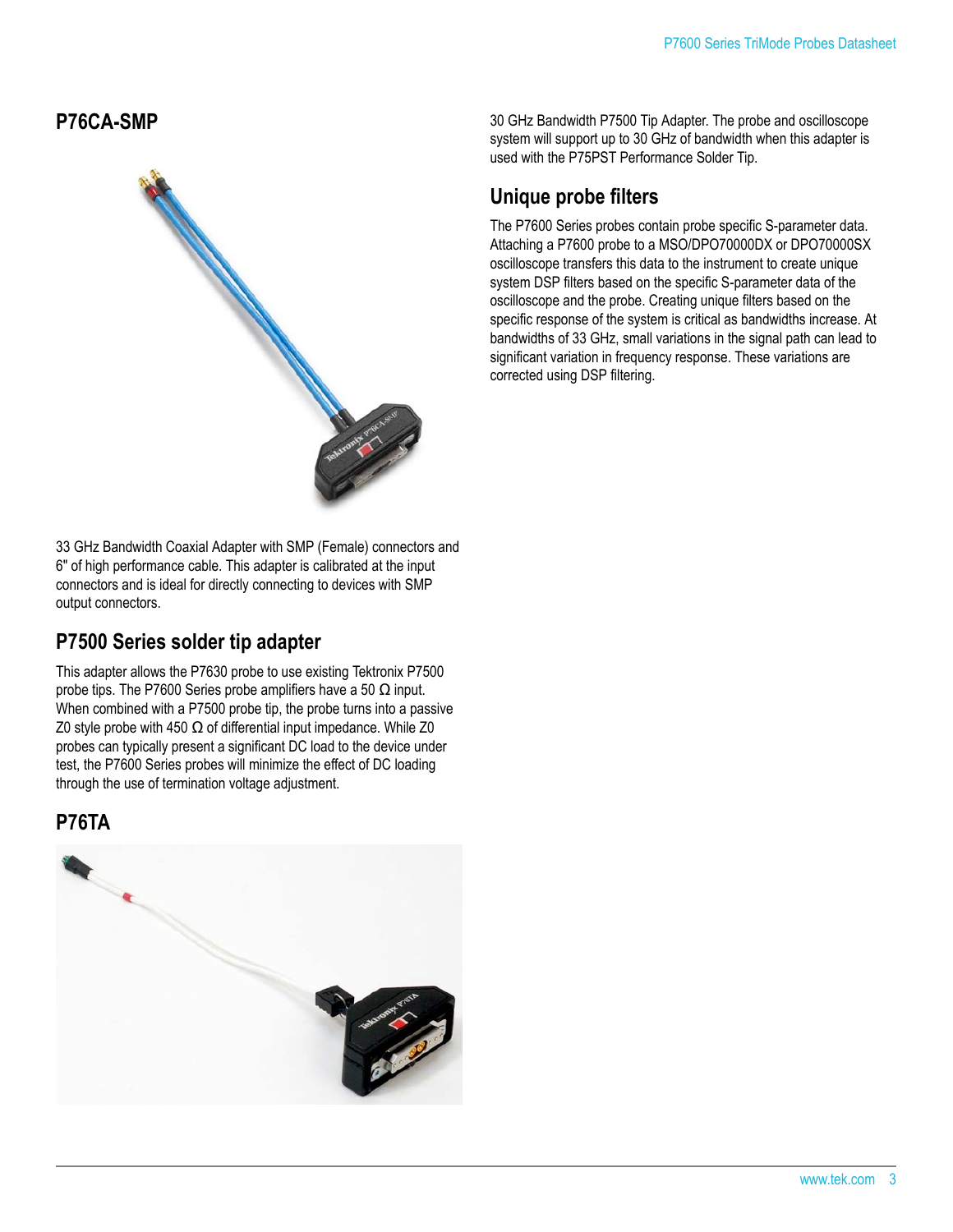# **Specifications**

#### **Model Overview**

#### **Typical system specifications**

| Probe model                  | P7633            |                  | P7625            |                  |
|------------------------------|------------------|------------------|------------------|------------------|
| <b>Adapter</b>               | P76CA-xxx        | P76TA            | P76CA-xxx        | <b>P76TA</b>     |
| <b>Characteristic</b>        | (Typical)        | (Typical)        | (Typical)        | (Typical)        |
| Bandwidth (typical)          | 33 GHz           | 30 GHz           | 25 GHz           | 25 GHz           |
| Rise time (10-90%) (typical) | 14 <sub>ps</sub> | 16 <sub>ps</sub> | 18 <sub>ps</sub> | 18 <sub>ps</sub> |
| Rise time (20-80%) (typical) | 11 <sub>ps</sub> | 12 <sub>ps</sub> | 14 <sub>ps</sub> | 14 <sub>ps</sub> |

### **Characteristics**

The following characteristics are typical unless noted as guaranteed.

#### **Attenuation**

| P76CA-xxx | 0.25X/0.5X/1X/2X/4X           |
|-----------|-------------------------------|
| P76TA     | 1.25X / 2.5X / 5X / 10X / 20X |

#### **Input voltage range**

| P76CA-xxx | 1.2 Vpp single-ended, 2.0 Vpp differential  |
|-----------|---------------------------------------------|
| P76TA     | 6.0 Vpp single-ended, 10.0 Vpp differential |

### **Operating voltage window**

| P76CA-xxx                 | $-4$ V to $+4$ V |
|---------------------------|------------------|
| P76TA                     | $-5$ V to $+5$ V |
| Offset voltage range      | $-4$ V to $+4$ V |
| Termination voltage range | $-4$ V to $+4$ V |
| DC input resistance       |                  |
| P76CA-xxx                 | $500 + 20$       |
| P76TA                     | 225 O            |

| DC output zero common mode | $\leq +/- 4$ mV |
|----------------------------|-----------------|
| imbalance (guaranteed)     |                 |

#### **DC gain accuracy, probe only (guaranteed)** +/- 2.0% all gain settings

**Input return loss**

| P76CA-xxx | $>20$ dB to 5 GHz        |
|-----------|--------------------------|
|           | $>12$ dB 5 GHz to 20 GHz |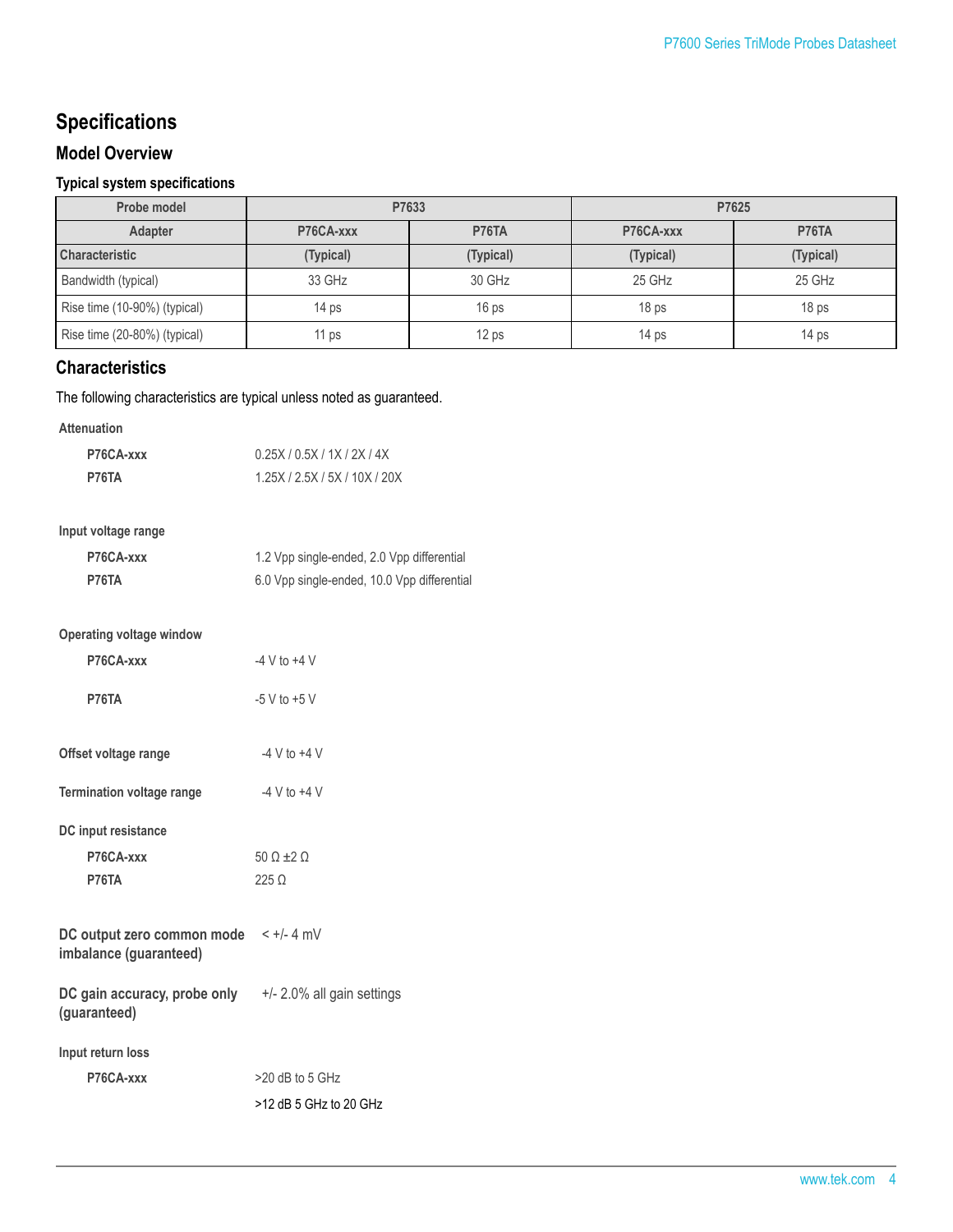|                                                                                              | >10 dB 20 GHz to 30 GHz<br>>8 dB 30 GHz to 33 GHz            |
|----------------------------------------------------------------------------------------------|--------------------------------------------------------------|
| P76TA                                                                                        | <b>NA</b>                                                    |
| $Z$ min                                                                                      |                                                              |
| P76CA-xxx                                                                                    | <b>NA</b>                                                    |
| P76TA                                                                                        | 225 Ω at 1 GHz, 150 Ω at 10 GHz, 100 Ω at 25 GHz             |
| Noise, referred to input (System<br>noise with oscilloscope set in<br>minimum V/div setting) | $<$ 1.1 mV $_{rms}$ (33 GHz)<br>< $0.9$ mV $_{rms}$ (25 GHz) |
| <b>CMRR</b> (differential mode)                                                              |                                                              |
| P76CA-xxx                                                                                    | $>40$ dB at DC                                               |
|                                                                                              | >14 dB DC to 15 GHz                                          |
|                                                                                              | >6 dB 15 GHz to 30 GHz                                       |
|                                                                                              | >4 dB 30 GHz to 33 GHz                                       |
| P76TA                                                                                        | <b>NA</b>                                                    |

#### **Nondestructive input voltage range**

| P76CA-xxx | $-5$ V to $+5$ V (DC + peak AC) |
|-----------|---------------------------------|
| P76TA     | $-8$ V to $+8$ V (DC + peak AC) |

| Interta |
|---------|
|---------|

**TekConnect** 

**Minimum system requirements** 

| Instrument                                                  | <b>Bandwidth</b> | <b>Firmware version</b> | Recommended probe |
|-------------------------------------------------------------|------------------|-------------------------|-------------------|
| MSO/DPO73304DX,<br>DPO73304SX, and DPO/<br><b>DSA73304D</b> | 33 GHz           | V6.8 and above          | P7633             |
| MSO/DPO72504DX,<br>DPO73304SX, and DPO/<br><b>DSA72504D</b> | 25 GHz           | V6.8 and above          | P7625             |

### **Environmental characteristics**

**Temperature**

| Operating    | 0 to +40 °C (+32 °F to +104 °F)     |
|--------------|-------------------------------------|
| Nonoperating | -20 °C to +71 °C (-4 °F to +160 °F) |

#### **Humidity**

**Operating** Up to +40 °C (+104 °F) 20%-80% RH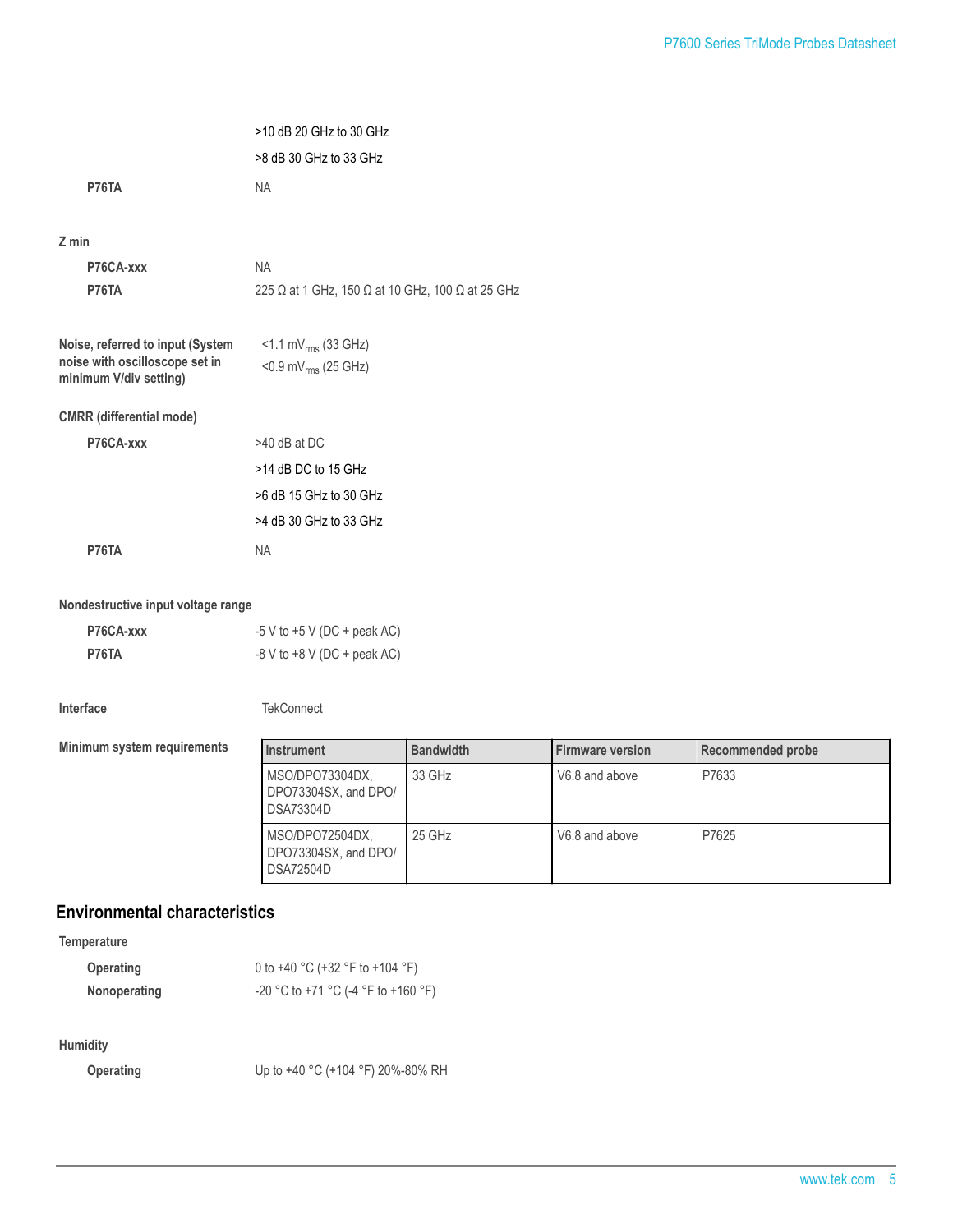**Nonoperating** +30 °C to +46 °C (+86 °F to +115 °F) 0-90% RH

#### **Altitude**

**Operating** 3000 meters (9842 feet) **Nonoperating** 12000 meters (39,370 feet)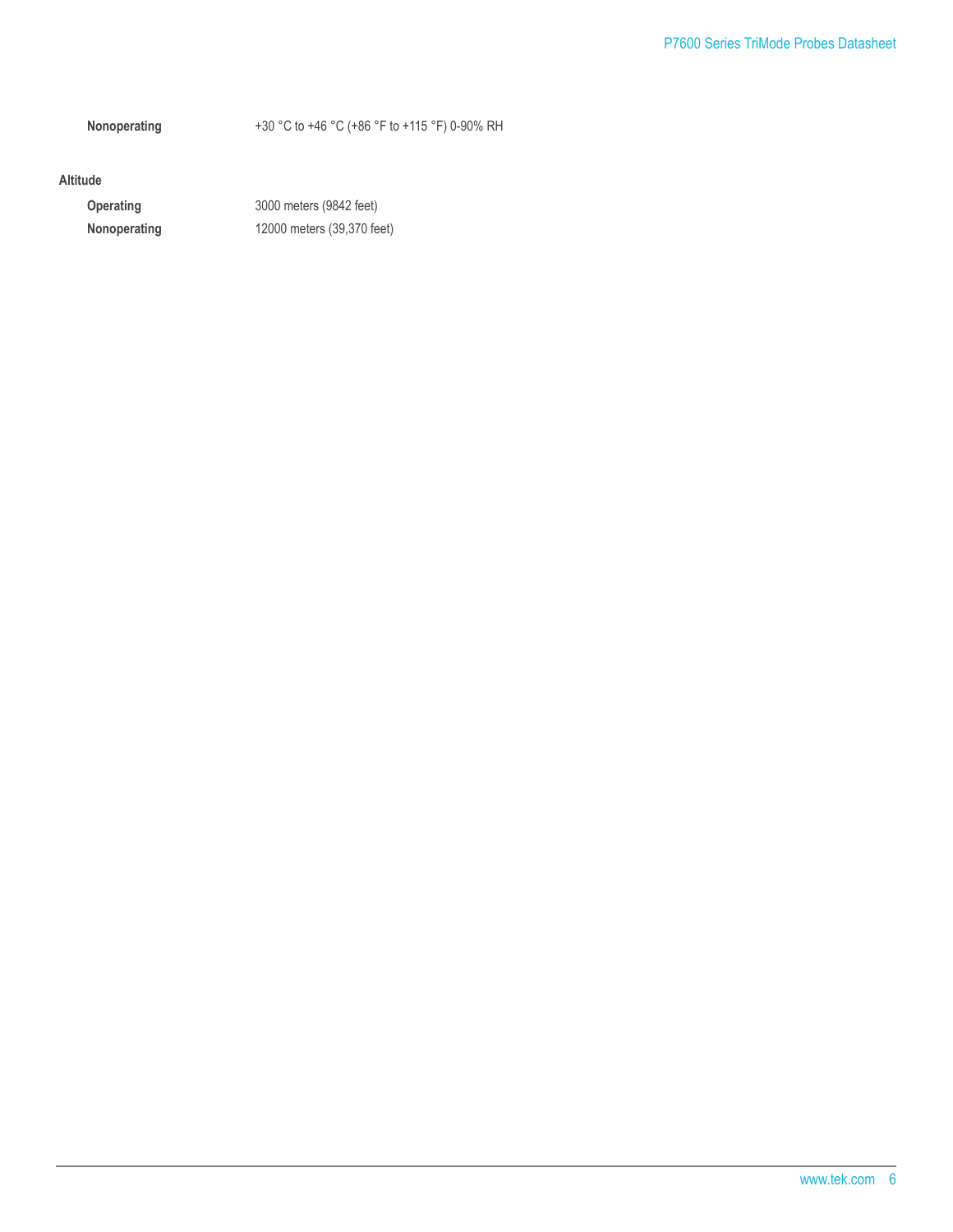# **Ordering information**

## **Models**

| P7633 | Low Noise TriMode™ Probe, 33 GHz, TekConnect Interface |
|-------|--------------------------------------------------------|
| P7625 | Low Noise TriMode™ Probe, 25 GHz, TekConnect Interface |

**NOTE:** All P7600 Series probes require a P76CA-SMP, P76CA-292, P76CA-292C, or P76TA adapter for connection to the device under test. These adapters are ordered separately.

### **Options**

#### **Service options**

| Opt. C <sub>3</sub> | Calibration Service 3 Years                                                                                                |  |
|---------------------|----------------------------------------------------------------------------------------------------------------------------|--|
| Opt. C5             | Calibration Service 5 Years                                                                                                |  |
| Opt. D3             | Calibration Data Report 3 Years (with Opt. C3)                                                                             |  |
| Opt. D5             | Calibration Data Report 5 Years (with Opt. C5)                                                                             |  |
| Opt. G3             | Complete Care 3 Years (includes loaner, scheduled calibration, and more)                                                   |  |
| Opt. G5             | Complete Care 5 Years (includes loaner, scheduled calibration, and more)                                                   |  |
| Opt. R <sub>3</sub> | Repair Service 3 Years (including warranty)                                                                                |  |
| Opt. R3DW           | Repair Service Coverage 3 Years (includes product warranty period). 3-year period starts at time of instrument<br>purchase |  |
| Opt. R5             | Repair Service 5 Years (including warranty)                                                                                |  |
| Opt. R5DW           | Repair Service Coverage 5 Years (includes product warranty period). 5-year period starts at time of instrument<br>purchase |  |

### **Accessories**

#### **Standard accessories**

| <b>Accessory</b>                                                                                       | <b>Quantity</b> | <b>Tektronix part number</b> |
|--------------------------------------------------------------------------------------------------------|-----------------|------------------------------|
| <b>Printed Manual</b>                                                                                  | 1 kit           | 071-3026-xx                  |
| Data Calibration Report: Lists the manufacturing test results of your<br>probe at the time of shipment | each            | Standard with probe          |
| Certificate of Traceable Calibration                                                                   | l each          | Standard with probe          |
| Antistatic wrist strap                                                                                 | 1 each          | 006-3415-xx                  |
| DC probe calibration fixture                                                                           | 1 each          | 067-3259-xx                  |
| 50 $\Omega$ BNC-M to BNC-M cable assembly, 10 in.                                                      | 1 each          | 012-0208-xx                  |
| ESD protective cap                                                                                     | 3 each          | 276-1152-xx                  |
| Hex wrench, 2 mm                                                                                       | 1 each          | 129-2781-xx                  |
| Color band kit                                                                                         | 1 kit           | 016-0633-xx                  |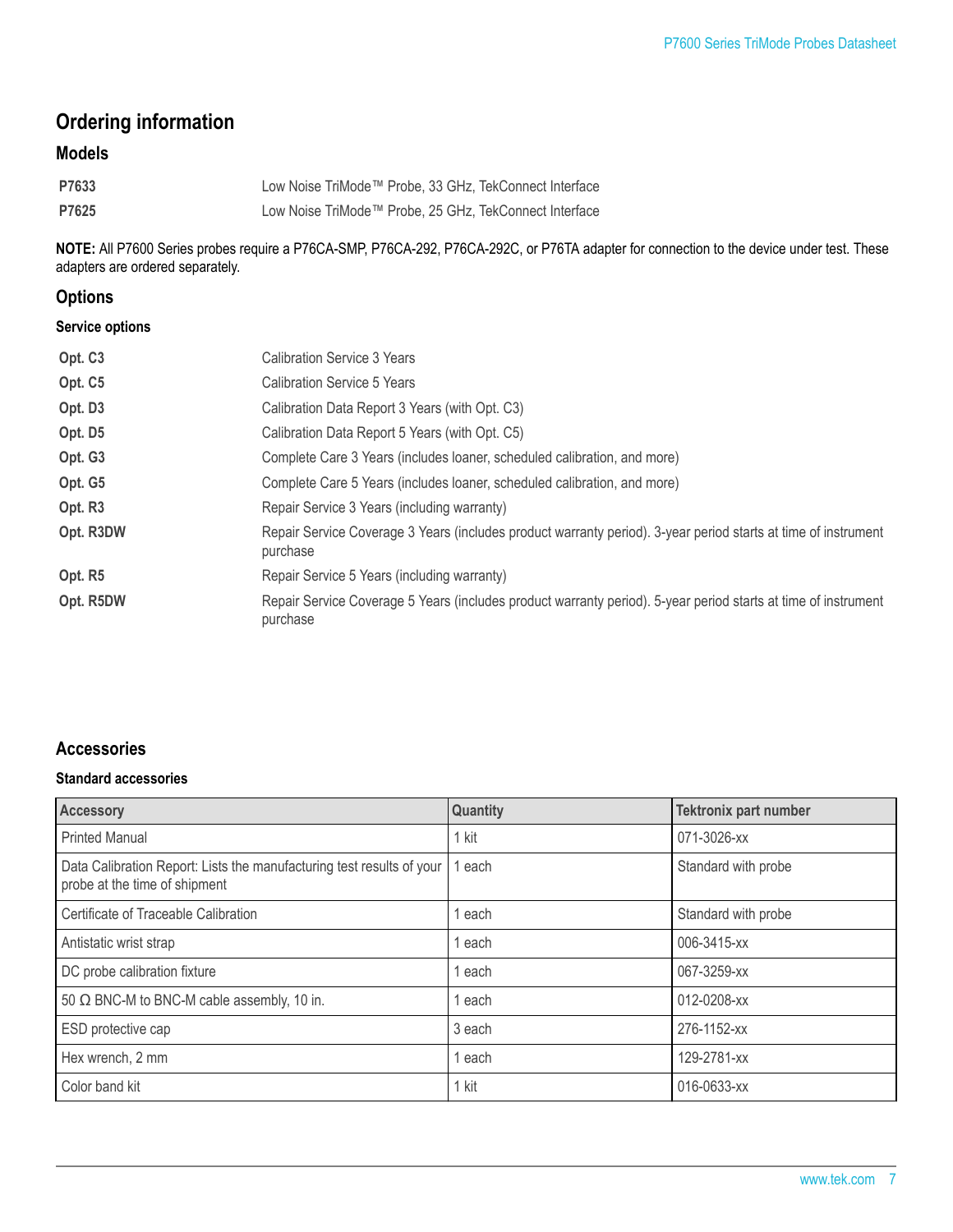

#### *Figure 3: DC Probe Calibration Fixture*

#### **Recommended accessories**

| <b>Description</b>                              | <b>Tektronix part number</b> |
|-------------------------------------------------|------------------------------|
| 2.92 mm Coaxial Adapter                         | P76CA-292                    |
| 2.92 mm Coaxial Adapter with Cables             | P76CA-292C                   |
| SMP Coaxial Adapter with Cables                 | P76CA-SMP                    |
| P7500 Tip Adapter                               | P76TA                        |
| P7500 TriMode Performance Solder Tip            | P75PST                       |
| P7500 TriMode Long Reach Solder Tip             | P75TLRST                     |
| P7500 TriMode Resistor Solder Tip               | 020-2936-xx                  |
| P7500 TriMode Extended Resistor Solder Tip      | 020-2944-xx                  |
| Solder Tip Ramps, Kit of 25                     | 020-3118-xx                  |
| Adhesive Tip Tape, Strip of 10                  | 006-8237-xx                  |
| Deskew Fixture                                  | 067-2431-xx                  |
| <b>SMPM Bullet Removal Tool</b>                 | 003-1934-xx                  |
| SMPM Replacement Bullet Contacts (package of 4) | 020-3105-xx                  |
| <b>G3PO Bullet Removal Tool</b>                 | 003-1896-xx                  |
| G3PO Replacement Bullet Contacts (package of 4) | 013-0359-xx                  |
| Wire Kit                                        | 017-0103-xx                  |
| Replacement Resistor Kit                        | 020-2937-xx                  |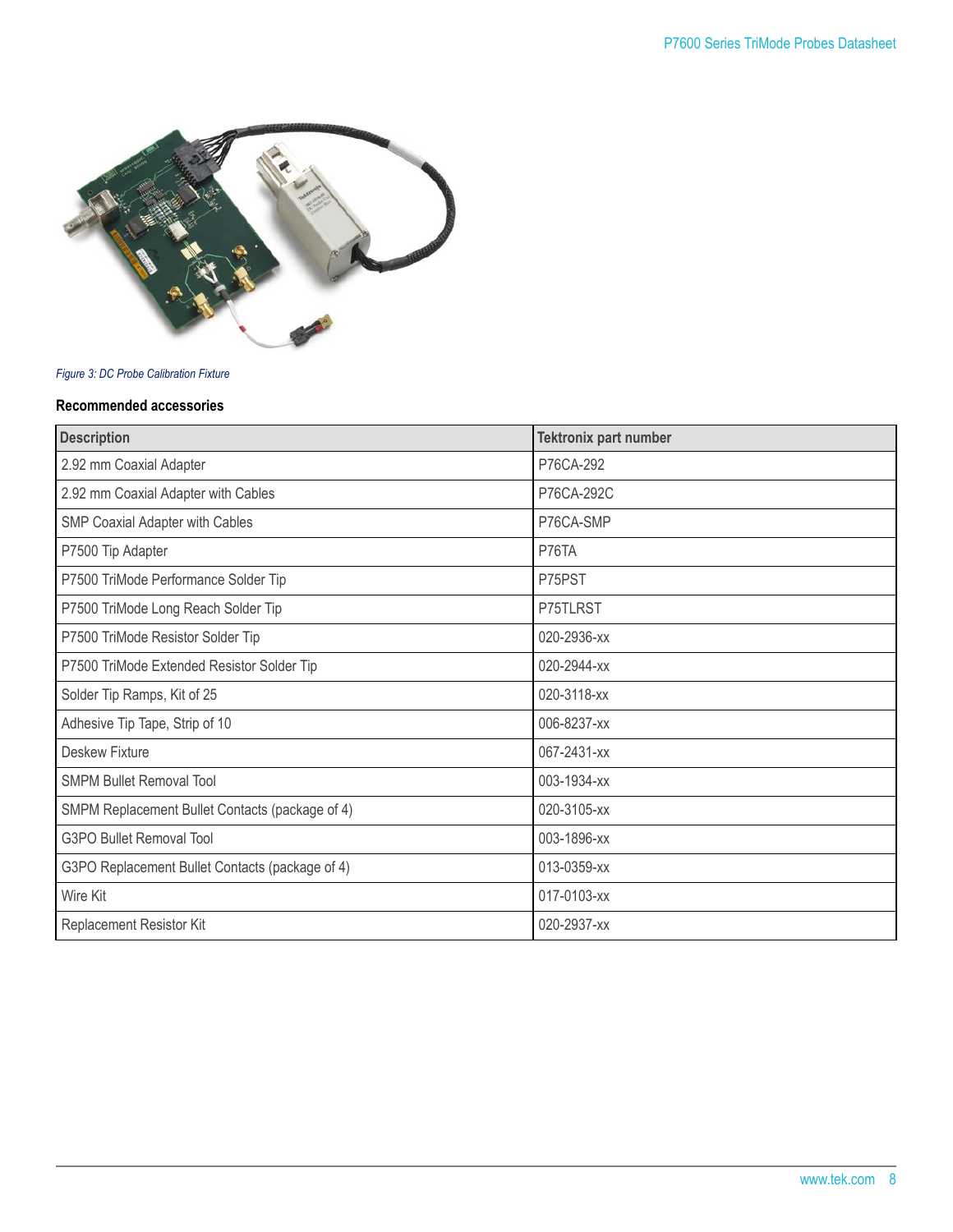

*Figure 4: P7600 Series Probes Deskew Fixture*



*Figure 5: P75PST Solder Tip*



*Figure 6: Bullets and Bullet Removal Tool*



Tektronix is registered to ISO 9001 and ISO 14001 by SRI Quality System Registrar.

Product(s) complies with IEEE Standard 488.1-1987, RS-232-C, and with Tektronix Standard Codes and Formats.